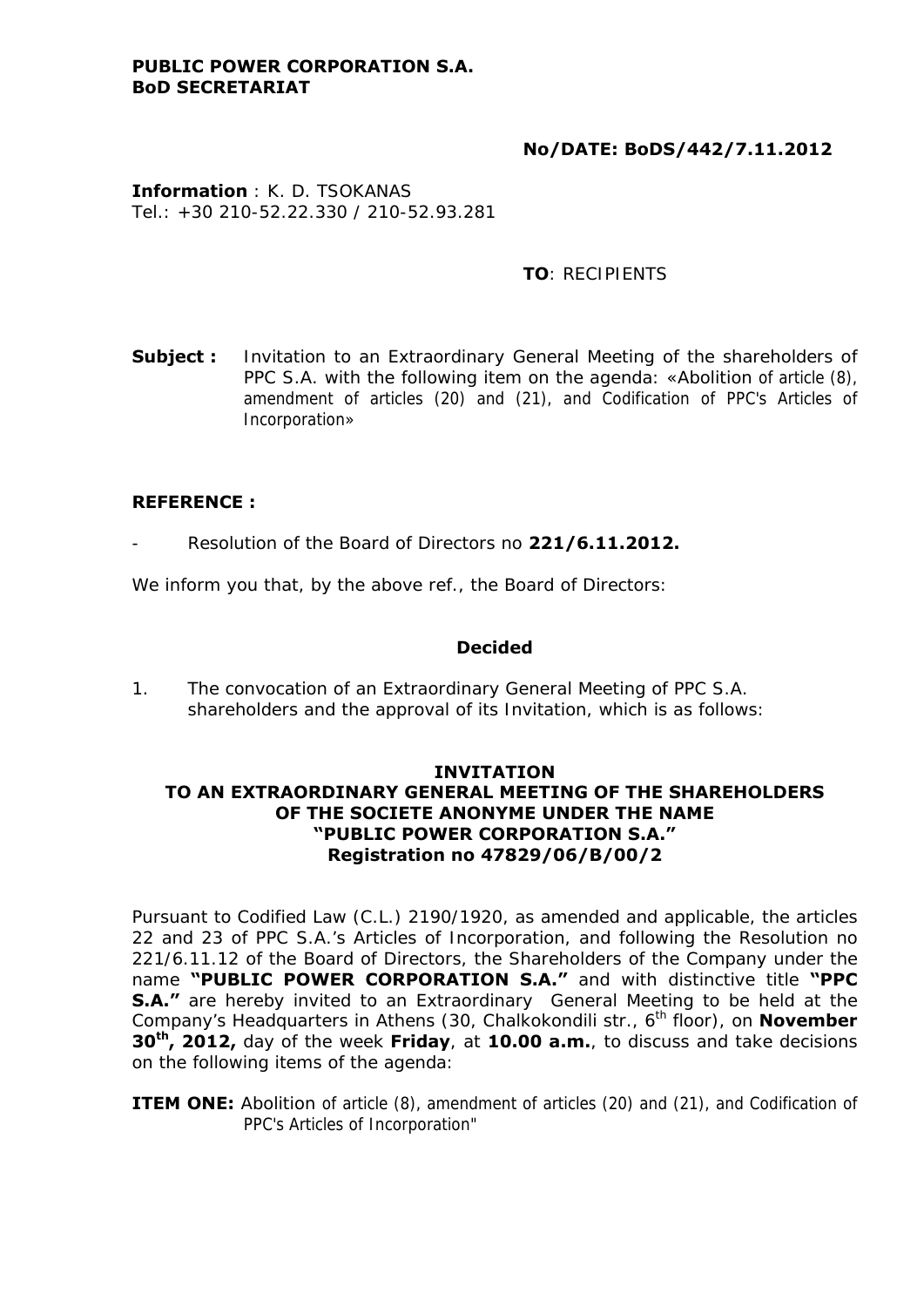**ITEM TWO:** Announcements and other issues.

# **PARTICIPATION RIGHT IN THE GENERAL MEETING**

In this Extraordinary General Meeting (EGM), the Shareholders with right to participate and vote are those, who will be registered at the beginning of November the  $25<sup>th</sup>$ , 2012, day of the week Sunday, that is the  $(5<sup>th</sup>)$  day prior to the EGM date - Record Date, in PPC S.A. Shareholders' registry, which is electronically kept at the Company "Hellenic Exchanges S.A. Holding, Clearing, Settlement & Registry" (Hellenic Exchanges SA – EXAE), without share blocking required. Every ordinary share has the right of one vote. Shareholders' capacity is evidenced by providing a pertinent written certification by the above mentioned institution, or alternatively, via direct online connection of the Company with the registry of the latter. Shareholders' capacity must be effective at the beginning of November the  $25<sup>th</sup>$ , 2012, day of the week Sunday (Record Date) and the pertinent written certification or the electronic verification with respect to the Shareholders' capacity must be received by the Company the latest until November the  $27<sup>th</sup>$ , 2012, day of the week Tuesday, that is, the  $(3^{rd})$  day prior to the EGM date. As regards the Company, participation and voting right at the EGM is attributed only to those regarded as shareholder at the aforementioned Record Date. In case of non compliance with the provisions of article 28a of C.L. 2190/1920, as in force, such Shareholder may participate in the EGM only following its permission.

# **PROCEDURE FOR THE EXERCISE OF VOTING RIGHT BY PROXY**

The Shareholders who wish to participate in the Extraordinary General Meeting (EGM) by proxy/ies representative/es, must send the pertinent proxy holder authorisation form (Power of Attorney), which is available on the company's website [www.dei.gr](http://www.dei.gr/), to the Company's Corporate Announcements and Shareholders Services Unit (30, Chalkokondili Street, Athens 104 32, 5<sup>th</sup> floor, office 512), no later than November the  $27<sup>th</sup>$ , 2012, day of the week Tuesday, that is the  $(3<sup>rd</sup>)$  day prior to the date of the General Meeting.

Each shareholder may appoint up to three (3) proxy holders/representatives. However, if a shareholder holds shares of the company appearing in more than one securities account, the above limitation shall not prevent such shareholder from appointing separate proxy holders/representatives for the companies appearing in each securities account, as regards the General Meeting.

A proxy holder/representative acting on behalf of several shareholders may cast votes differently for each shareholder. The proxy holder/representative is obliged to disclose to the Company, before the commencement of the General Meeting, any fact which might be useful to the shareholders in assessing whether the proxy holder/representative might pursue interests other than the interest of the represented shareholder. A conflict of interest within this context may in particular arise where the proxy holder/representative:

a) is a controlling shareholder of the Company, or is another entity controlled by such shareholder;

b) is a member of the Board of Directors or the management of the Company, or of a controlling shareholder or an entity controlled by such shareholder;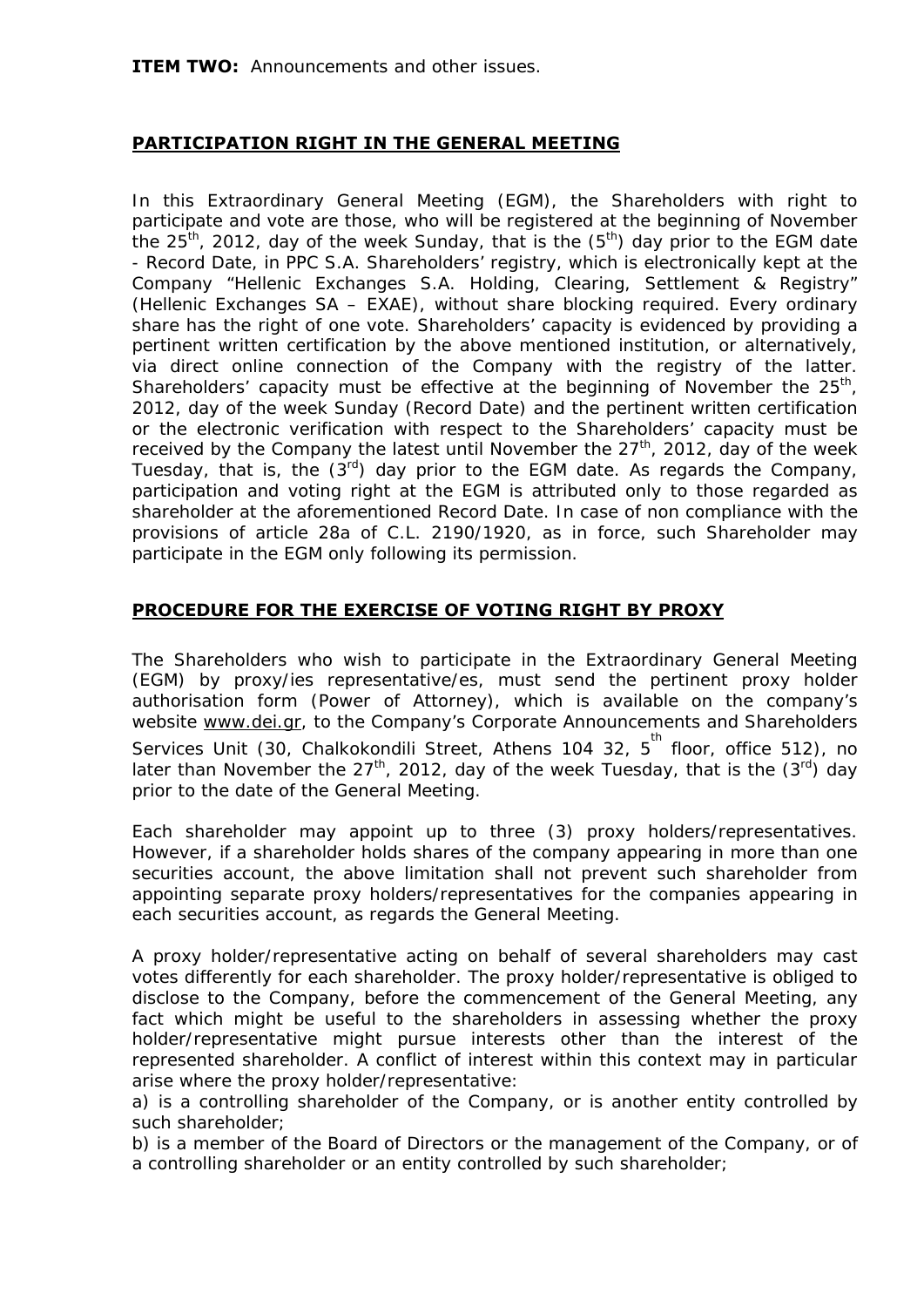c) is an employee or an auditor of the Company, or of a controlling shareholder or an entity controlled by such shareholder;

d) is a spouse or close relative (of  $1^{st}$  degree) with a natural person referred to in the above items a) to c).

The appointment and the revocation of appointment of a shareholder's proxy holder/representative shall be made in writing and shall be notified to the Company at least three (3) days prior to the date of the General Meeting.

The shareholders are requested to ensure the successful dispatch of the proxy holder authorisation form [power of attorney] and receipt thereof by the Company, by calling at the following numbers: +30 210 5230951, +30 210 5293207.

In order to attend the General Meeting any shareholder/representative shall present an ID card. In case that the shareholder is a legal entity and has not appointed in accordance with the aforementioned procedure a proxy holder/srepresentative/s, then the legal representative of such shareholder shall also present his/her legalization documents, in order to attend the General Meeting.

# **SHAREHOLDERS' MINORITY RIGHTS**

With respect to the aforementioned EGM, the Shareholders have also the following rights, which can be exercised within the following deadlines per right:

(a) Shareholders representing at least one twentieth (1/20) of the paid-up share capital may request from the Board of Directors to include in the Extraordinary General Meeting's Agenda additional items, provided that the relevant request is communicated to the Board of Directors at least fifteen (15) days prior to the EGM. The said request must be accompanied by a written justification or a draft resolution for approval by the EGM.

(b) Shareholders representing at least one twentieth (1/20) of the paid-up share capital may request from the Board of Directors to upload to the Company's website (www.dei.gr), at least six (6) days prior to the EGM date, draft resolutions for the items included in the initial or revised EGM agenda, provided that the relevant request is communicated to the Board of Directors at least seven (7) days prior to the EGM date.

(c) Following a request of shareholders communicated to the Company at least five (5) full days prior to EGM date, the Board of Directors must provide to the EGM the requested specific information with respect to Company's business, to the extent that these are useful for the actual assessment of the items on the agenda.

(d) Following a request of shareholders representing one fifth (1/5) of the paid-up share capital, communicated to the Board of Directors at least five (5) full days prior to the EGM date, the Board of Directors must provide the EGM with information about the course of the Company's affairs and its financial situation.

## **AVAILABLE DOCUMENTS AND INFORMATION**

The present Invitation to the Shareholders, the proxy holder authorisation form [power of attorney], the total number of shares and voting rights existing on the date of the present Invitation, the documents to be submitted to the EGM, as well as any draft resolution for any proposed agenda item or any comment of the Board of Directors on any agenda item, if no resolution has been submitted for approval, and any draft resolution proposed by the Shareholders, are or will be available,